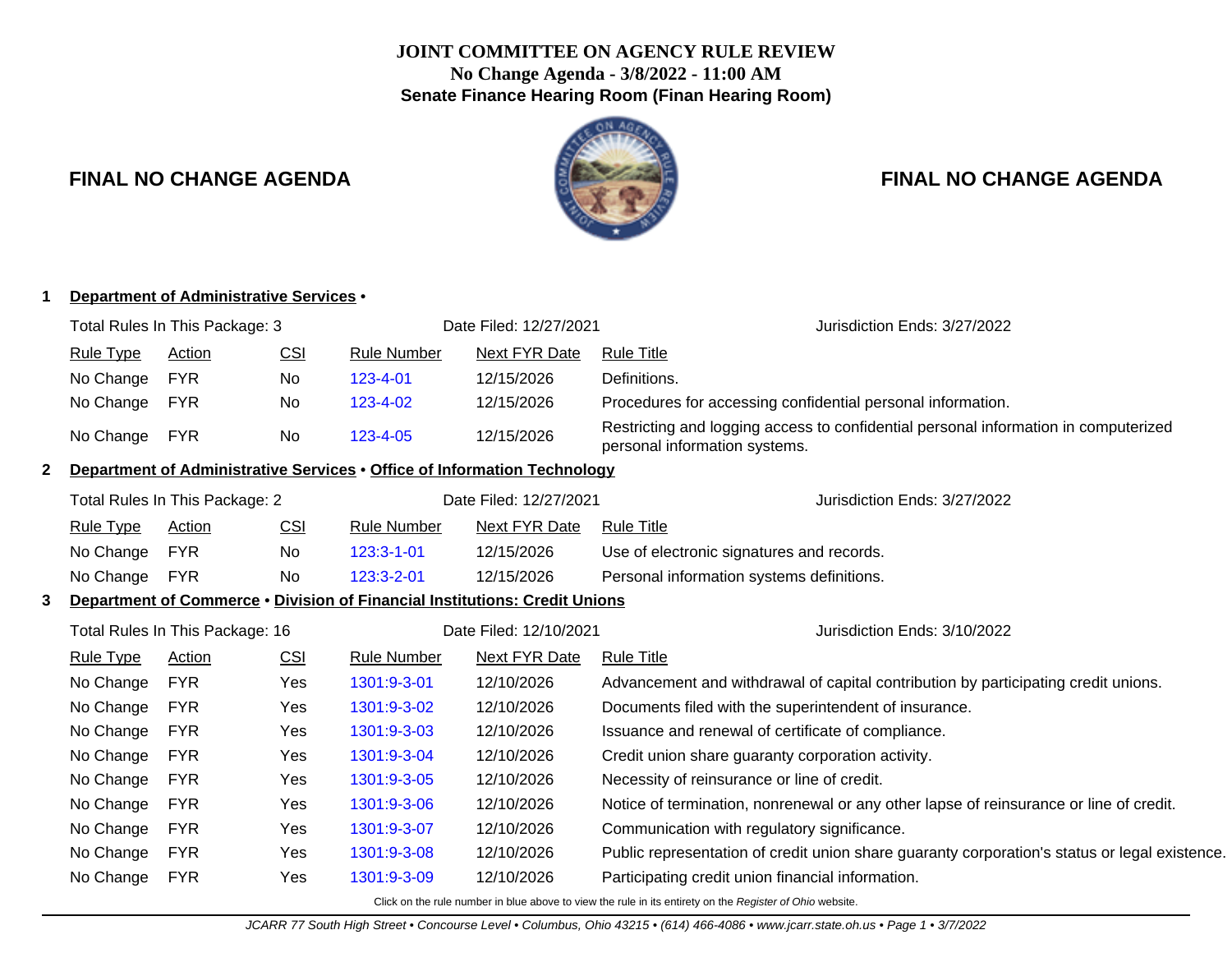### **FINAL NO CHANGE AGENDA**

## **JOINT COMMITTEE ON AGENCY RULE REVIEW 3/8/2022 - 11:00 AM**

**FINAL NO CHANGE AGENDA**

**Senate Finance Hearing Room (Finan Hearing Room)**

|                                | No Change                                                                  | <b>FYR</b>                                           | Yes        | 1301:9-3-10                                                         | 12/10/2026                   | Qualified audit report of a participating credit union.                                                              |  |
|--------------------------------|----------------------------------------------------------------------------|------------------------------------------------------|------------|---------------------------------------------------------------------|------------------------------|----------------------------------------------------------------------------------------------------------------------|--|
|                                | No Change                                                                  | <b>FYR</b>                                           | Yes        | 1301:9-3-11                                                         | 12/10/2026                   | Normal operating level of guarantee fund.                                                                            |  |
|                                | No Change                                                                  | <b>FYR</b>                                           | Yes        | 1301:9-3-12                                                         | 12/10/2026                   | Credit union share guaranty corporation payout on shares.                                                            |  |
|                                | No Change                                                                  | <b>FYR</b>                                           | Yes        | 1301:9-3-13                                                         | 12/10/2026                   | Approval of investments.                                                                                             |  |
|                                | No Change                                                                  | <b>FYR</b>                                           | Yes        | 1301:9-3-14                                                         | 12/10/2026                   | Credit union share guaranty corporation annual report.                                                               |  |
|                                | No Change                                                                  | <b>FYR</b>                                           | Yes        | 1301:9-3-15                                                         | 12/10/2026                   | Actuarial study of capital adequacy and disclosure of examination reports.                                           |  |
|                                | No Change                                                                  | <b>FYR</b>                                           | Yes        | 1301:9-3-16                                                         | 12/10/2026                   | Quarterly reporting.                                                                                                 |  |
| 4                              |                                                                            |                                                      |            | Department of Job and Family Services - Unemployment Compensation . |                              |                                                                                                                      |  |
|                                |                                                                            | Total Rules In This Package: 6                       |            | Date Filed: 12/22/2021                                              |                              | Jurisdiction Ends: 3/22/2022                                                                                         |  |
|                                | <b>Rule Type</b>                                                           | Action                                               | <b>CSI</b> | <b>Rule Number</b>                                                  | Next FYR Date                | <b>Rule Title</b>                                                                                                    |  |
|                                | No Change                                                                  | <b>FYR</b>                                           | <b>No</b>  | 4141-5-02                                                           | 12/22/2026                   | Domestic service.                                                                                                    |  |
|                                | No Change                                                                  | <b>FYR</b>                                           | No         | 4141-17-01                                                          | 12/22/2026                   | Successor in interest.                                                                                               |  |
|                                | No Change                                                                  | <b>FYR</b>                                           | No         | 4141-21-03                                                          | 12/22/2026                   | Payment during director's reconsideration and review by the review commission.                                       |  |
|                                | No Change                                                                  | <b>FYR</b>                                           | No         | 4141-23-03                                                          | 12/22/2026                   | Social security account numbers.                                                                                     |  |
|                                | No Change                                                                  | <b>FYR</b>                                           | No         | 4141-37-02                                                          | 12/22/2026                   | Definition of bonding amount.                                                                                        |  |
|                                | No Change                                                                  | <b>FYR</b>                                           | No         | 4141-43-01                                                          | 12/22/2026                   | Exchange and disclosure of information.                                                                              |  |
| 5                              | Department of Mental Health and Addiction Services . Fiscal Administration |                                                      |            |                                                                     |                              |                                                                                                                      |  |
|                                | Total Rules In This Package: 1                                             |                                                      |            |                                                                     | Date Filed: 12/16/2021       | Jurisdiction Ends: 3/16/2022                                                                                         |  |
|                                | <b>Rule Type</b>                                                           | CSI<br><b>Rule Number</b><br>Next FYR Date<br>Action |            |                                                                     | <b>Rule Title</b>            |                                                                                                                      |  |
|                                | No Change                                                                  | <b>FYR</b>                                           | No         | 5122:1-3-02                                                         | 12/16/2026                   | Department withholding funds.                                                                                        |  |
| 6                              |                                                                            | Department of Taxation .                             |            |                                                                     |                              |                                                                                                                      |  |
| Total Rules In This Package: 5 |                                                                            |                                                      |            | Date Filed: 12/28/2021                                              | Jurisdiction Ends: 3/28/2022 |                                                                                                                      |  |
|                                | <b>Rule Type</b>                                                           | Action                                               | CSI        | <b>Rule Number</b>                                                  | Next FYR Date                | <b>Rule Title</b>                                                                                                    |  |
|                                | No Change                                                                  | <b>FYR</b>                                           | No         | 5703-31-01                                                          | 12/28/2026                   | Definitions.                                                                                                         |  |
|                                | No Change                                                                  | <b>FYR</b>                                           | No         | 5703-31-02                                                          | 12/28/2026                   | Procedures for accessing confidential personal information.                                                          |  |
|                                | No Change                                                                  | <b>FYR</b>                                           | No         | 5703-31-03                                                          | 12/28/2026                   | Restricting and logging access to confidential personal information in computerized<br>personal information systems. |  |
|                                | No Change                                                                  | <b>FYR</b>                                           | No         | 5703-31-04                                                          | 12/28/2026                   | Confidentiality statutes.                                                                                            |  |
|                                | No Change                                                                  | <b>FYR</b>                                           | No         | 5703-31-05                                                          | 12/28/2026                   | Valid reasons for accessing confidential personal information.                                                       |  |
|                                |                                                                            |                                                      |            |                                                                     |                              |                                                                                                                      |  |

Click on the rule number in blue above to view the rule in its entirety on the Register of Ohio website.